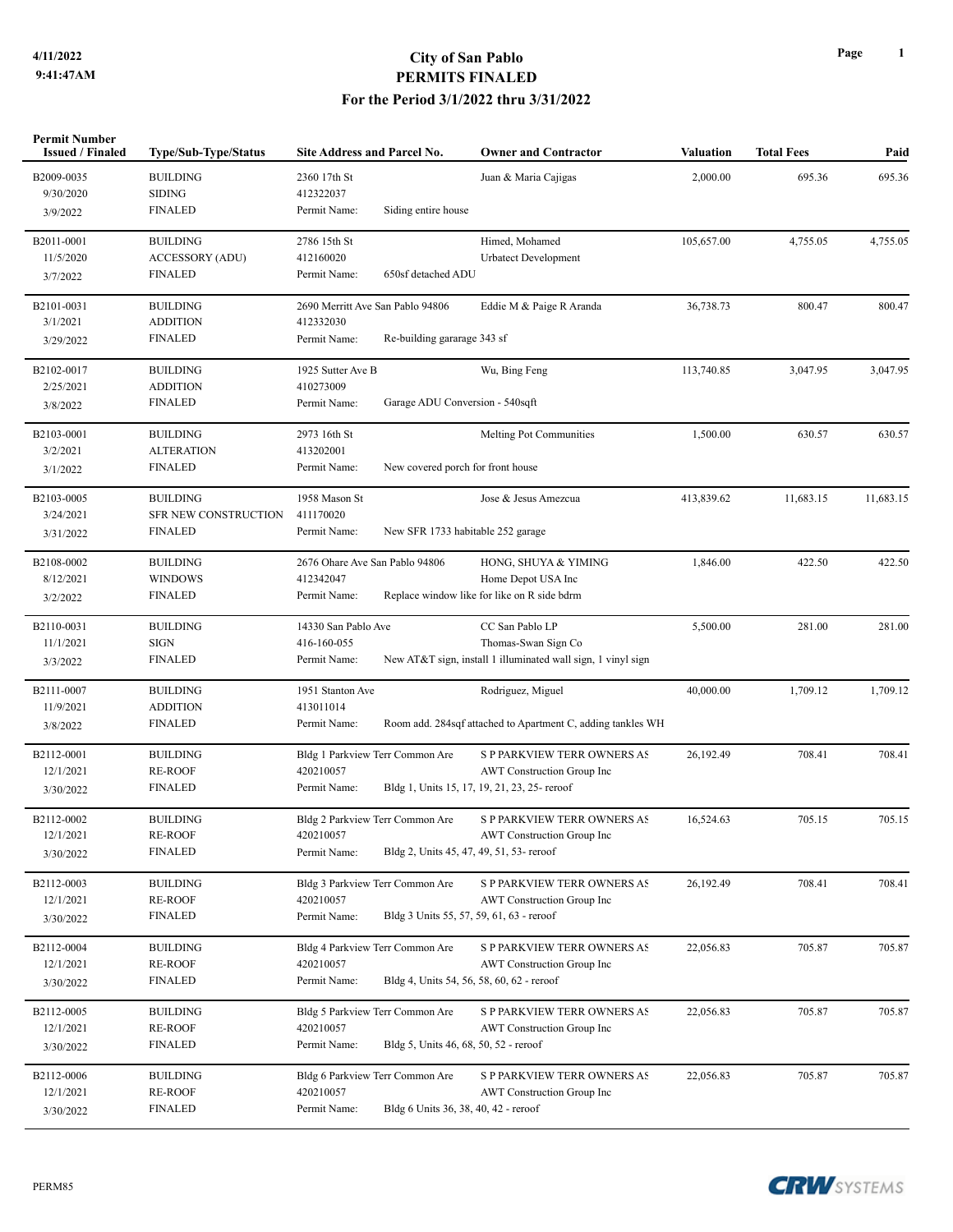| Permit Number<br><b>Issued / Finaled</b><br>Type/Sub-Type/Status |                   | Site Address and Parcel No.                             | <b>Owner and Contractor</b>                                   | <b>Valuation</b> | <b>Total Fees</b> | Paid   |
|------------------------------------------------------------------|-------------------|---------------------------------------------------------|---------------------------------------------------------------|------------------|-------------------|--------|
| B2112-0007                                                       | <b>BUILDING</b>   | Bldg 7 Parkview Terr Common Are                         | <b>S P PARKVIEW TERR OWNERS AS</b>                            | 22,056.83        | 705.87            | 705.87 |
| 12/1/2021                                                        | <b>RE-ROOF</b>    | 420210057                                               | AWT Construction Group Inc                                    |                  |                   |        |
| 3/30/2022                                                        | <b>FINALED</b>    | Permit Name:                                            | Bldg 7 Units 26, 28, 30, 32, 34 - reroof                      |                  |                   |        |
| B2112-0008                                                       | <b>BUILDING</b>   | Bldg 8 Parkview Terr Common Are                         | S P PARKVIEW TERR OWNERS AS                                   | 22,056.83        | 705.87            | 705.87 |
| 12/1/2021                                                        | <b>RE-ROOF</b>    | 420210057                                               | AWT Construction Group Inc                                    |                  |                   |        |
| 3/30/2022                                                        | <b>FINALED</b>    | Permit Name:                                            | Bldg 8 Units 14, 16, 18, 20, 22, 24 - reroof                  |                  |                   |        |
| B2112-0009                                                       | <b>BUILDING</b>   | Bldg 9 Parkview Terr Common Are                         | <b>S P PARKVIEW TERR OWNERS AS</b>                            | 22,056.83        | 705.87            | 705.87 |
| 12/1/2021                                                        | <b>RE-ROOF</b>    | 420210057                                               | AWT Construction Group Inc                                    |                  |                   |        |
| 3/30/2022                                                        | <b>FINALED</b>    | Permit Name:<br>Bldg 9 Units 2, 4, 6, 8, 10, 12- reroof |                                                               |                  |                   |        |
| B2112-0010                                                       | <b>BUILDING</b>   | Bldg 10 Parkview Terr Common Are                        | <b>S P PARKVIEW TERR OWNERS AS</b>                            | 26,192.49        | 708.41            | 708.41 |
| 12/1/2021                                                        | <b>RE-ROOF</b>    | 420210057                                               | AWT Construction Group Inc                                    |                  |                   |        |
| 3/30/2022                                                        | <b>FINALED</b>    | Permit Name:<br>Bldg 10, Units 102, 104, 106- reroof    |                                                               |                  |                   |        |
| B2112-0015                                                       | <b>BUILDING</b>   | 2517 Macarthur Ave                                      | Wong, Van Chi                                                 | 3,723.00         | 422.50            | 422.50 |
| 2/2/2022                                                         | <b>WINDOWS</b>    | 412351002                                               | The Home Depot                                                |                  |                   |        |
| 3/22/2022                                                        | <b>FINALED</b>    | Permit Name:                                            | replace 2 windows like for like in living room                |                  |                   |        |
| B2201-0006                                                       | <b>BUILDING</b>   | 2641 Ohare Ave                                          | David A Reyes/Yasmin Sagastume-Re                             | 24,000.00        | 333.00            | 333.00 |
| 1/20/2022                                                        | <b>SOLAR</b>      | 412343005                                               | Infinity Energy Inc                                           |                  |                   |        |
| 3/22/2022                                                        | <b>FINALED</b>    | Permit Name:<br>8.760 kw rooftop mounted PV Solar       |                                                               |                  |                   |        |
| B2201-0012                                                       | <b>BUILDING</b>   | 1220 Amador St                                          | Tomas Velasquez                                               | 18,720.00        | 333.00            | 333.00 |
| 1/24/2022                                                        | <b>SOLAR</b>      | 418041012                                               | Better Earth Electric Inc.                                    |                  |                   |        |
| 3/24/2022                                                        | <b>FINALED</b>    | Permit Name:                                            | Rooftop mounted Solar 5.12kw - 14 panels                      |                  |                   |        |
| B2201-0014                                                       | <b>BUILDING</b>   | 3550 San Pablo Dam Rd. C3                               | Hill Trust/Sketchley Family Tr                                | 9,549.00         | 281.00            | 281.00 |
| 1/25/2022                                                        | <b>SIGN</b>       | 420130032                                               | Sequoia Signs & Graphics Inc.                                 |                  |                   |        |
| 3/3/2022                                                         | <b>FINALED</b>    | Permit Name:<br>Jax Wax Signage                         |                                                               |                  |                   |        |
| B2202-0002                                                       | <b>BUILDING</b>   | 2121 Vale Rd #104                                       | Parker, Maryann                                               | 13,140.00        | 563.71            | 563.71 |
| 2/7/2022                                                         | <b>REPAIR</b>     | 417250049                                               | Mark Scott Construction Inc.                                  |                  |                   |        |
| 3/1/2022                                                         | <b>FINALED</b>    | Permit Name:                                            | Minor water damage. Bathroom: replace drywall, vanity         |                  |                   |        |
| B2202-0044                                                       | <b>BUILDING</b>   | 916 Trenton Blvd                                        | Mendoza, Salvador & Aurelia                                   | 1,000.00         | 703.50            | 703.50 |
| 2/22/2022                                                        | <b>REMODEL</b>    | 412031020                                               |                                                               |                  |                   |        |
| 3/23/2022                                                        | <b>FINALED</b>    | Permit Name:                                            | Replacing shower wall/tub, new floor, new fan, GFCI,          |                  |                   |        |
| B2203-0001                                                       | <b>BUILDING</b>   | 1940 21st St                                            | Ponce, Ramon & Victoria                                       | 11,500.00        | 493.50            | 493.50 |
| 3/1/2022                                                         | <b>RE-ROOF</b>    | 411202047                                               |                                                               |                  |                   |        |
| 3/22/2022                                                        | <b>FINALED</b>    | Permit Name:                                            | Replacing roof, comp. shingles, 1900sqf                       |                  |                   |        |
| B2203-0003                                                       | <b>BUILDING</b>   | 1322 Redwood Cir                                        | Herarso Tewabe/Wolde Tadelech                                 | 500.00           | 492.50            | 492.50 |
| 3/1/2022                                                         | <b>DEMOLITION</b> | 413403009                                               |                                                               |                  |                   |        |
| 3/10/2022                                                        | <b>FINALED</b>    | Permit Name:                                            | Remove ADU from inside Garage, restore garage space           |                  |                   |        |
| B2203-0005                                                       | <b>BUILDING</b>   | 2477 Frieda Ct                                          | Gemechu, Abraham                                              | 9,200.00         | 493.20            | 493.20 |
| 3/2/2022                                                         | <b>RE-ROOF</b>    | 412012013                                               | CAP Inc.                                                      |                  |                   |        |
| 3/23/2022                                                        | <b>FINALED</b>    | Permit Name:<br>Re-roof, shingles 1900 sq feet          |                                                               |                  |                   |        |
| B2203-0006                                                       | <b>BUILDING</b>   | 1270 W Victoria Ct San Pablo 94806                      | Susan Fulgham                                                 | 12,500.00        | 705.63            | 705.63 |
| 3/3/2022                                                         | <b>WINDOWS</b>    | 410123008                                               | Rozen Home Builders INc                                       |                  |                   |        |
| 3/30/2022                                                        | <b>FINALED</b>    | Permit Name:                                            | Replacing windows, patch dryrot siding, replace sliding doors |                  |                   |        |
| B2203-0007                                                       | <b>BUILDING</b>   | 2660 17th St                                            | Vargas, Antonio                                               | 6,700.00         | 492.65            | 492.65 |
| 3/16/2022                                                        | <b>RE-ROOF</b>    | 412333038                                               |                                                               |                  |                   |        |
| 3/17/2022                                                        | <b>FINALED</b>    | Permit Name:                                            | garage roof repair, shingles, 10 squares                      |                  |                   |        |
|                                                                  |                   |                                                         |                                                               |                  |                   |        |



**Page 2**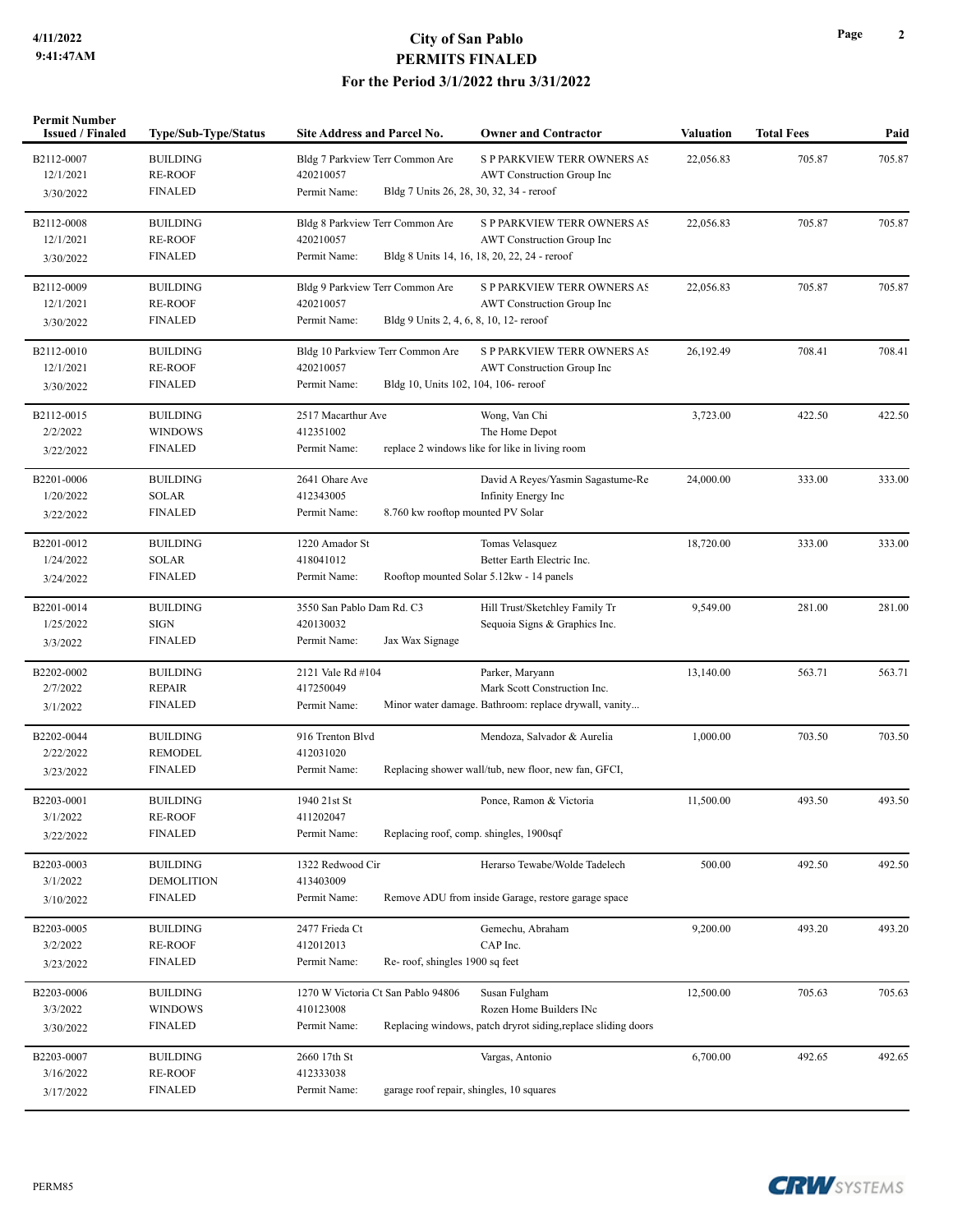| <b>Permit Number</b><br><b>Issued / Finaled</b> | Type/Sub-Type/Status              | <b>Site Address and Parcel No.</b> |                                  | <b>Owner and Contractor</b>                                  | <b>Valuation</b> | <b>Total Fees</b> | Paid   |
|-------------------------------------------------|-----------------------------------|------------------------------------|----------------------------------|--------------------------------------------------------------|------------------|-------------------|--------|
| B2203-0016                                      | <b>BUILDING</b>                   | 2750 15th St                       |                                  | Anne Sow Boi Thang                                           | 13,800.00        | 494.63            | 494.63 |
| 3/16/2022                                       | <b>RE-ROOF</b>                    | 412160012                          |                                  | PLANCHON ROOFING                                             |                  |                   |        |
| 3/28/2022                                       | <b>FINALED</b>                    | Permit Name:                       | re-roof- lifetime shingles       |                                                              |                  |                   |        |
| E0105-0003                                      | <b>ELECTRICAL</b>                 | 1637 23Rd St                       |                                  | Dobashi, Ahmed S                                             | 0.00             | 73.51             | 73.51  |
| 5/3/2001                                        |                                   | 410282020                          |                                  | Dobashi, Ahmed S                                             |                  |                   |        |
| 3/9/2022                                        | <b>FINALED</b>                    | Permit Name:                       |                                  | 20% of fee for sqft. conv. & trash enclosure                 |                  |                   |        |
| E2107-0001                                      | <b>ELECTRICAL</b>                 | 2360 17th St                       |                                  | Juan & Maria Cajigas                                         | 0.00             | 281.00            | 281.00 |
| 7/14/2021                                       | <b>CHANGE OF SERVICE</b>          | 412322037                          |                                  |                                                              |                  |                   |        |
| 3/9/2022                                        | <b>FINALED</b>                    | Permit Name:                       |                                  | Relocate utility box and replace from 100AMPS to 200AMPS     |                  |                   |        |
| E2201-0002                                      | <b>ELECTRICAL</b>                 | 1974 Regello Ct                    |                                  | Franklin Colindres/Maryory Portillo                          | 1,500.00         | 281.00            | 281.00 |
| 1/26/2022                                       | ELECTRICAL MISC<br><b>FINALED</b> | 411272001<br>Permit Name:          |                                  | Re-Volt Electric Inc.                                        |                  |                   |        |
| 3/22/2022                                       |                                   |                                    |                                  | Remove existing 125 amp main panel and install a new 200amp  |                  |                   |        |
| E2202-0003                                      | <b>ELECTRICAL</b>                 | 2000 Wilcox Ave                    |                                  | Fonseca, Salvador                                            | 4,500.00         | 281.00            | 281.00 |
| 2/17/2022                                       | <b>CHANGE OF SERVICE</b>          | 410080001                          |                                  | Earth Star Electric                                          |                  |                   |        |
| 3/2/2022                                        | <b>FINALED</b>                    | Permit Name:                       |                                  | Electrical Service Upgrade 200 Amps                          |                  |                   |        |
| M0105-0003                                      | <b>MECHANICAL</b>                 | 1637 23Rd St                       |                                  | Dobashi, Ahmed S                                             | 0.00             | 38.30             | 38.30  |
| 5/3/2001                                        |                                   | 410282020                          |                                  | Dobashi, Ahmed S                                             |                  |                   |        |
| 3/9/2022                                        | <b>FINALED</b>                    | Permit Name:                       |                                  | 20% of fee for sqft. conv. & trash enclosure                 |                  |                   |        |
| M1507-0005                                      | MECHANICAL                        | 2300 17th St                       |                                  | Walter Serrano                                               | 1,500.00         | 110.04            | 110.04 |
| 7/8/2015                                        | <b>RH&amp;S REPAIRS</b>           | 412322028                          |                                  |                                                              |                  |                   |        |
| 3/3/2022                                        | <b>FINALED</b>                    | Permit Name:                       | airconditioning unit             |                                                              |                  |                   |        |
| M2111-0004                                      | MECHANICAL                        | 1516 Yuba Ave                      |                                  | Conner, Kristen B                                            | 17,205.00        | 351.00            | 351.00 |
| 12/6/2021                                       | FURNACE-WALL/FORCED               | 419012010                          |                                  | Semper Solaris                                               |                  |                   |        |
| 3/9/2022                                        | <b>FINALED</b>                    | Permit Name:                       |                                  | mini split systemHVAC Type - Samsung Mini Split; Manufacture |                  |                   |        |
| M2112-0005                                      | MECHANICAL                        |                                    | 1416 Madrone Way San Pablo 94806 | Marguerite D Boyd                                            | 15,000.00        | 351.00            | 351.00 |
| 1/18/2022                                       | FURNACE-WALL/FORCED               | 413401034                          |                                  | GG Heating & Air Conditioning                                |                  |                   |        |
| 3/10/2022                                       | <b>FINALED</b>                    | Permit Name:                       |                                  | Replace existing Furnace & Install new A/C unit              |                  |                   |        |
| M2202-0002                                      | MECHANICAL                        | 2600 Giant Rd #43                  |                                  | NWANKPA, UZOAMAKA                                            | 8,056.00         | 281.00            | 281.00 |
| 2/16/2022                                       | FURNACE-WALL/FORCED               | 412390043                          |                                  |                                                              |                  |                   |        |
| 3/8/2022                                        | <b>FINALED</b>                    | Permit Name:                       |                                  | Replace Furnace Like for Like, in Closet                     |                  |                   |        |
| M2202-0005                                      | MECHANICAL                        | 2634 Ridge Rd San Pablo 94806      |                                  | Laketch Mekonnen                                             | 5,518.00         | 281.00            | 281.00 |
| 2/17/2022                                       | FURNACE-WALL/FORCED               | 417100091                          |                                  | Haddon Heating & Cooling                                     |                  |                   |        |
| 3/14/2022                                       | <b>FINALED</b>                    | Permit Name:                       |                                  | Replace existing furnace with new like same furnace 80 AFUE  |                  |                   |        |
| P0105-0004                                      | PLUMBING                          | 1637 23Rd St                       |                                  | Dobashi, Ahmed S                                             | 0.00             | 73.51             | 73.51  |
| 5/3/2001                                        |                                   | 410282020                          |                                  | Dobashi, Ahmed S                                             |                  |                   |        |
| 3/9/2022                                        | <b>FINALED</b>                    | Permit Name:                       |                                  | 20% of fee for sqft. conv. & trash enclosure                 |                  |                   |        |
| P2106-0004                                      | PLUMBING                          | 2759 16th St                       |                                  | Kamau, Joyce                                                 | 2,656.06         | 275.77            | 275.77 |
| 6/17/2021                                       | <b>WATER HEATER</b>               | 412160024                          |                                  | Fast Water Heater Company                                    |                  |                   |        |
| 3/3/2022                                        | <b>FINALED</b>                    | Permit Name:                       |                                  | water heater 75 gal/75,100 BTU like for like same location   |                  |                   |        |
| P2203-0001                                      | <b>PLUMBING</b>                   | 14444 San Pablo Ave                |                                  | Wong Family Trust                                            | 35,000.00        | 563.00            | 563.00 |
| 3/3/2021                                        | <b>ALTERATION</b>                 | 416150013                          |                                  | Mr. Rooter                                                   |                  |                   |        |
| 3/24/2022                                       | <b>FINALED</b>                    | Permit Name:                       |                                  | Replace all drain lines underground - Double Rainbow Ice     |                  |                   |        |
| PC0109-0010                                     | <b>BUILDING</b>                   | 1637 23Rd St                       |                                  | Ahmed S Dobashi                                              | 10,000.00        | 299.06            | 117.81 |
|                                                 | MISCELLANOUS CONST.               | 410282020                          |                                  |                                                              |                  |                   |        |
| 3/9/2022                                        | <b>FINALED</b>                    | Permit Name:                       |                                  | structural calculation details for headers                   |                  |                   |        |